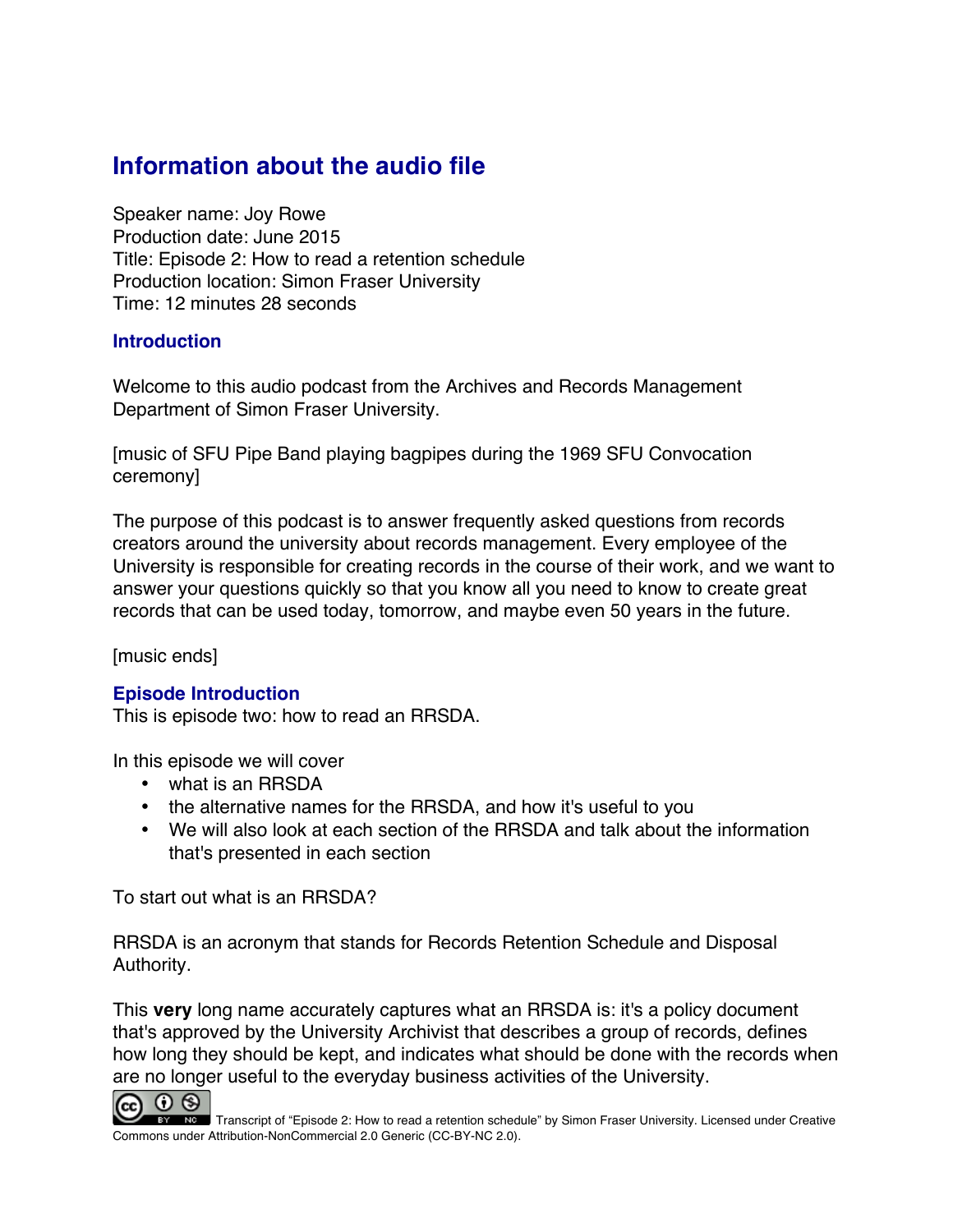However, an alternative name for RRSDA is simply "retention schedule". All kinds of organizations have retention schedules including corporations and government organizations. For the remainder of this podcast I'm going to use the simpler term "retention schedule".

Employees across the University use retention schedules to answer all kinds of records questions, including questions like:

- How long the records should be kept in your office?
- For digital records, when should you delete the records?
- Also for digital records, should you transfer these to the digital repository so they can be permanently retained by the University?
- For paper records, the retention schedules help answer if you send the records to an off-site like the University Records Centre and how long will they will be kept there.
- And for all types of records, retention schedules help answer what's going to happen to them at the end of their life cycle. Are they going to be destroyed confidentially, are they going to be transferred into the Archives' custody so that someday future researchers can use them?

Now that we talked about what a retention schedule or, an RRSDA, is and how they can help you in your work, I'll now talk about the different section of the retention schedule and the kind of information each section contains.

There are six main sections of the retention schedule.

- 1. The basic information section
- 2. The retention period
- 3. A description of the records section
- 4. The authorities section
- 5. The retention rationale and
- 6. Lastly the retention and filing guidelines section

On the very top of the retention schedule, you have the **basic information section**. This includes the **number** of the retention schedule as well as the **record series** which is like a title. The record series is the name of the group of records that the retention schedule is describing.

Also in the basic information section you have a statement of Who is the **OPR**. OPR stands for Office of Primary Responsibility. This is where you find out if your department is the office that has the official and authoritative version of this type a record for the university. If your department is not the OPR, that usually means that the document that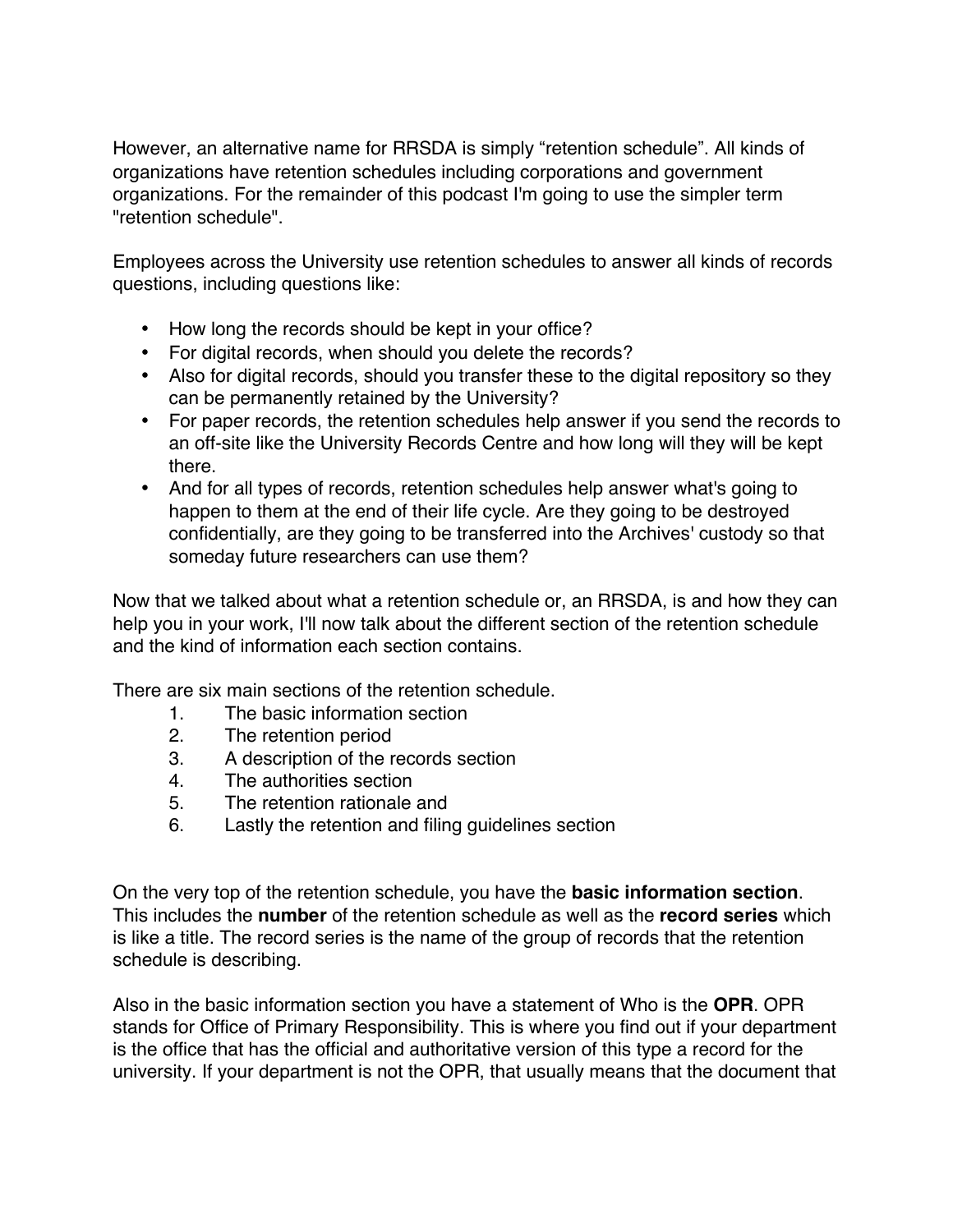you have is just a copy. This is really important to know because you can't apply a retention schedule to document that is just a copy.

As an example, for most financial records– but not all of them – units like Financial Services or Payment Services are the OPR that record. This is because it is the primary function of a department like Financial Services to maintain the official and authoritative versions of financial records for the university.

Most retention schedules have just one office that is the office of primary responsibility for that type of record. However, you need to watch out because there are also some retention schedules that apply to every department of University. These are called **general records retention schedules**. That means any department that produces those kinds of records has the official and authoritative version of that record and they **are** considered the OPR.

So, the main questions that you want to ask yourself when you're looking at the basic section of a retention schedule are:

- Is this the right number or does this retention schedule have a title that makes sense for the type of record that I'm looking at? And
- Is my department the OPR for this type of record?

If not, keep on looking for other retention schedules, because this is not going to fit your type of record.

The second section of the retention schedule includes information about **retention periods.** This is the real meat of the retention schedule so pay attention to this section.

The information is presented in a table form to make it easier to understand.

In the retention period section, you'll find information about the different retention periods or PHASES of the record. For any record, you may have any of the following phases: the active period, the semi-active retention period, the total retention period, and final disposition.

The active retention period tells you how long you should keep this type of record in your office. The active retention period is expressed as CY plus some amount of years or terms. CY means current year, and it means the year that you stop using the file.

For instance, if you're keeping the minutes of a committee, then you close the file at the end of each year. You start a new folder at the beginning of the new year, whether it's paper or digital, and in the new year, you add the new records to the new folder, and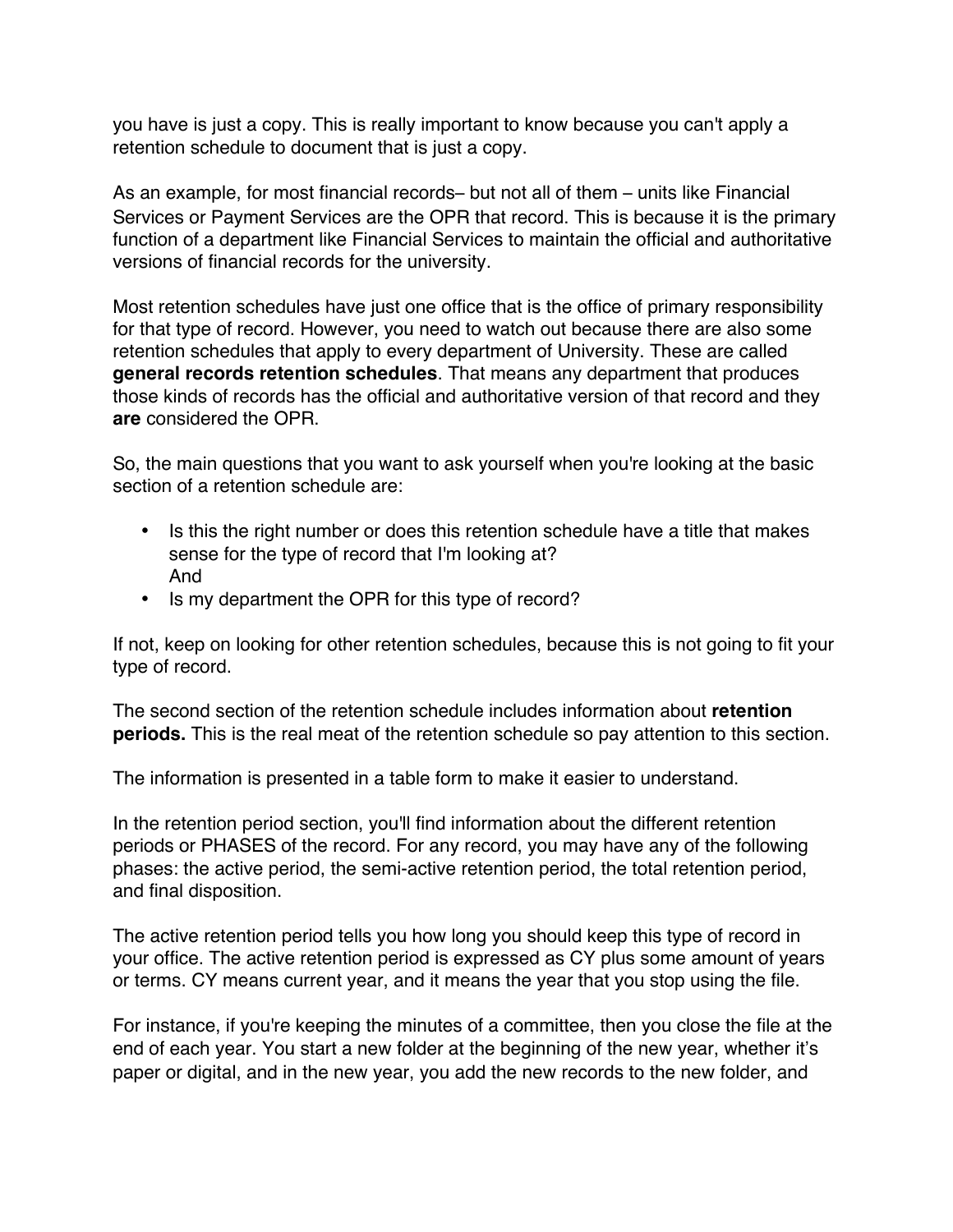you stop adding minutes to last year's folder. At that point, last year's folder is now closed, and you can apply the retention period.

Or, if your records are about a certain project that goes longer than a year, you would keep those files open until the project is finished. In that case, CY refers to the year that you close the project. Basically, overall, CY refers to the year that you stop adding records to the file.

If you're unclear about when to close the file, you can often get some tips from another section of the retention schedule that we'll talk about later called the retention and filing guidelines.

Another phase of the record is called the semi active period.

The semi-active period may or may not exist for a given group of records. If there is a semi-active period for your group of records, that means that you can box up the paper records, if they are paper, and send them for storage in the University Record Centre. The semi active period tells you how long those records will be kept in the University Records Center. Your department can retrieve those records from the URC anytime they like during that semi-active period.

Then we have the total retention.

The total retention is the total amount of time that your department should retain the records, whether they're in your office, whether they're on a shared drive, whether they are stored on back up, or whether they are stored in the university record center. When the total retention has been reached, your department should no longer have the records.

And that brings us to the last part of the retention section of the retention schedule. Final disposition. Final disposition tells you whether those records should be transferred to the archives, permanently deleted, or whether they should be confidentially destroyed. If the final disposition column says selective retention or full retention, that means that those records need to be sent to the archives. For paper records, this means that you just need to box them up and send them to the URC during the semi-active period, and the archives will take care of the rest when the total retention has been reached.

If your records are digital however, AND the final disposition column says selective retention or full retention, then contact us about how to transfer your records to the digital archives, so that they can be permanently retained.

And finally if the final disposition column says destruction, that means that the paper records will be destroyed, either by you or by us if they are in the University Records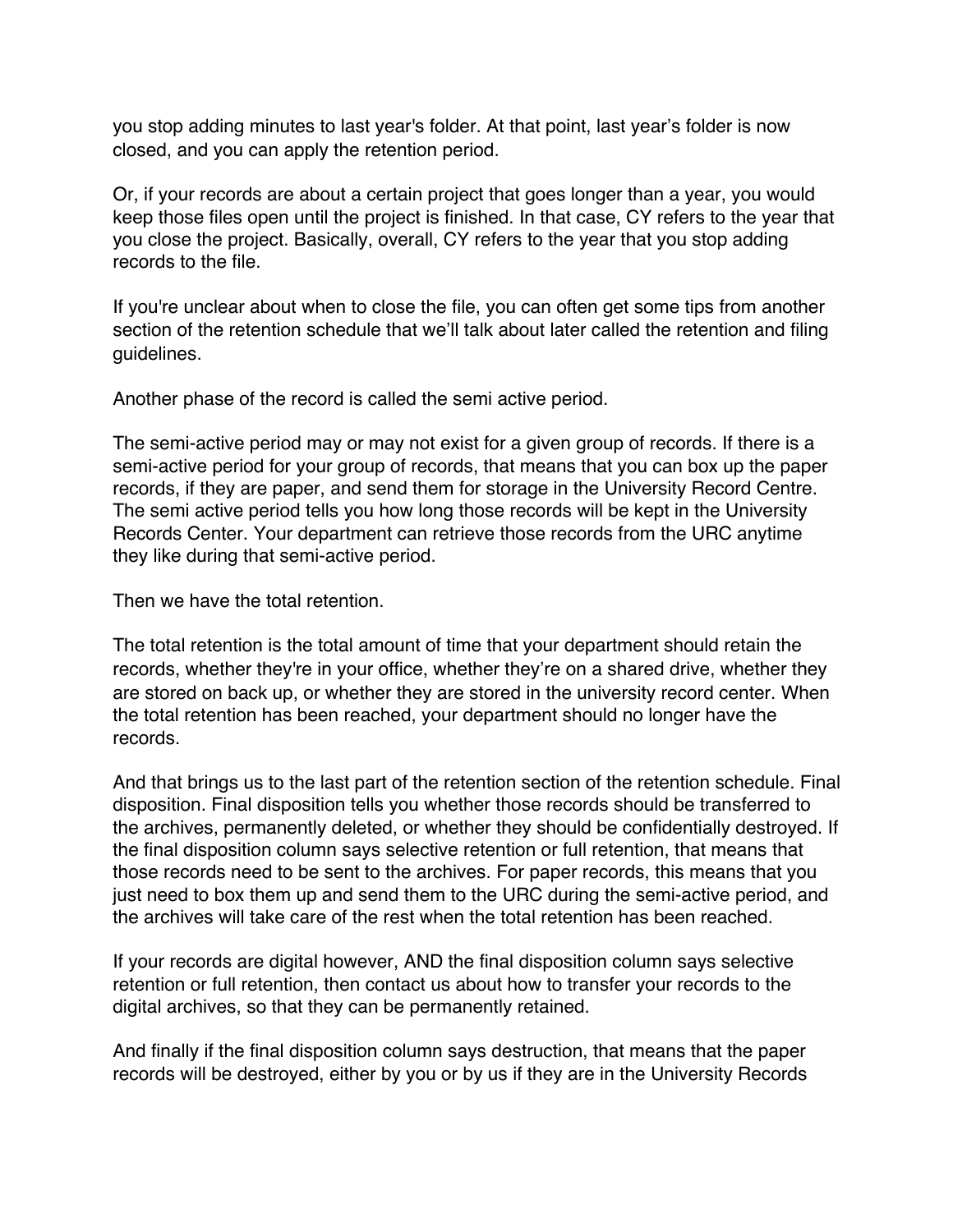Centre. This also means that your digital records need to be permanently deleted when the total retention has been reached.

And that's the end of the retention section and the basic information section of a retention schedule.

Now, I told you that there are six sections. Luckily the next four are very straightforward.

We have the third section, the **description of the record series**. In the section, we captured some basics about this type of record, including what purpose it serves, and how it gets created at the University. In the section you also often find cross references to other related retention schedules that might be applicable.

In the fourth section we have a **list of the authorities**. The authorities are the laws, policies, regulations, or other rules that need to be followed for this type of record. The authority section lists the laws and regulations that have been consulted in determining how long the record needs to be kept.

The fifth section is called the **retention rationale**. This section is a brief explanation of how the total retention period was determined and what laws and regulations apply.

Lastly the **retention and filing guidelines section.** This section often contain helpful tips on how to organize records of this type so that it is easier to either pull the records and send them to the University Records Centre, to identify them for deletion, or to identify when it's time to transfer them to the digital repository for permanent preservation.

In the retention and filing section, you'll also find information about how to transfer paper records to the University Record Center, as well as why it's important to delete or transfer the records when the total retention has been reached, or other useful information that is particular to this record series.

And that covers all the sections of retention schedule including the basic introductory section, the retention period, the description of the records, the authorities section, the retention rationale, and the retention and filing section.

# **Credits**

[music of SFU Pipe Band playing bagpipes during the 1969 SFU Convocation ceremony]

This podcast has been brought to you from the Archives and Records Management Department of Simon Fraser University.